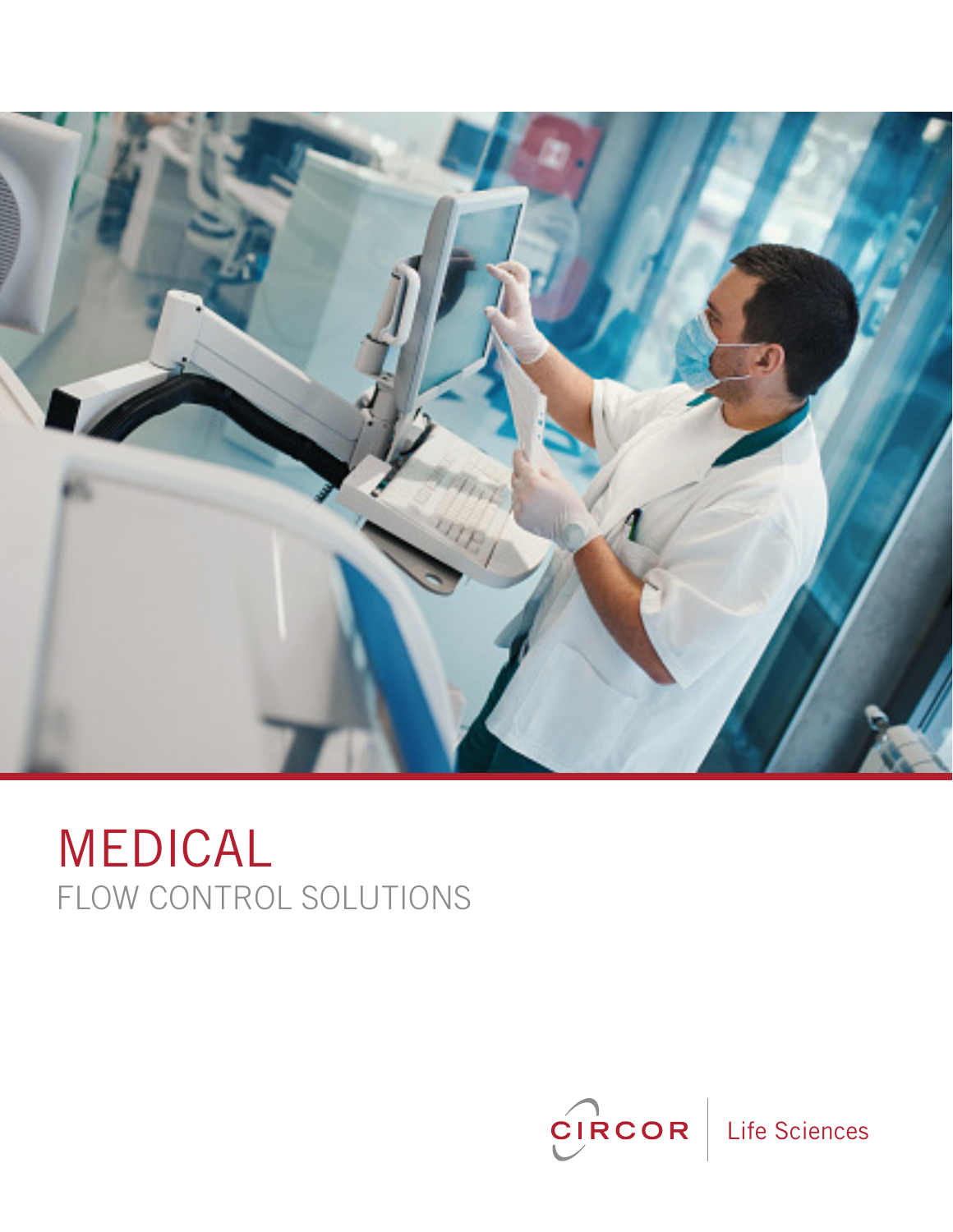#### CUSTOM PNEUMATIC VALVES

#### CUSTOM PNEUMATIC ASSEMBLIES

#### CUSTOM PNEUMATIC POWER PACKS

### WHO WF ARF EXCELLENCE IN FLOW CONTROL

#### ELECTRO-MECHANICAL MOTORS

For over 50 years, CIRCOR (branded as Aerodyne Controls) has gained a reputation all over the world by providing flow control and actuation solutions to the Aerospace & Defense and Medical industries. Our engineering expertise compliments the specialized knowledge of our OEM Medical customers to help them bring their own unique technology to market, solving challenging design problems with both individual components and complete pneumatic systems.



### GLOBAL OPERATIONS, ENGINEERING & SUPPLY CHAIN

### SUPPORT WHEN AND WHERE YOU NEED IT

CIRCOR is a single solutions provider that can design, prototype, and manufacture. Our persistent drive to customize solutions for each customer builds lasting partnerships. We connect an unmatched range of technical capabilities, end-market experience, manufacturing pedigree, supply chain insights, and low-cost countries to enable each customer's success. With over 50 manufacturing sites in North America, Europe, Morocco, India, and China, and with its strong investment in R&D for Life Sciences and continuous product platform development, you can rely on CIRCOR for worldwide support and service.

## RELIABILITY & QUALITY CREATING THE PERFECT SOLUTION

CIRCOR Life Sciences bases its quality system on the principles of Total Quality Management, with emphasis on continuous improvement. Our program is routinely audited and certified to the most rigorous quality standards, including ISO 9001 and AS9100D.

## SOLUTIONS



- **-** Pressure regulators: absolute, gauge, differential, and vacuum
- **-** Solenoid valves, manual shut-off valves, relief valves, check valves, and fill valves
- **-** Designs for high/low temperature



- **-** Pressurization and stored gas control systems with regulators, solenoids, switches, and fittings
- **-** Minimum size and weight for portable instruments
- **-** Components manifolded for improved flow, higher reliability, and lower life cycle cost



- **-** Low weight, low noise, complete pneumatic power packs
- **-** Pressure, vacuum, temperature, and dew point control
- **-** Gauges or transducers, with mechanical, electrical, and pneumatic interfacing



- **-** Fractional horsepower (0.01 HP to 0.33 HP)
- **-** Permanent magnet (ceramic, alnico, samarium cobalt, neodymium)
- **-** Speeds up to 20,000 RPM to 0.1 RPM
- **-** Torques up to 2,400 in-lbs (271 Nm)



### APPLICATIONS WE SERVE

Blood Separation & Packaging Hematology Analysis Cardiology Intra-Aortic Balloon Pumps **Ventilators** Compression Therapy Respiratory Systems Lab and Diagnostic Equipment